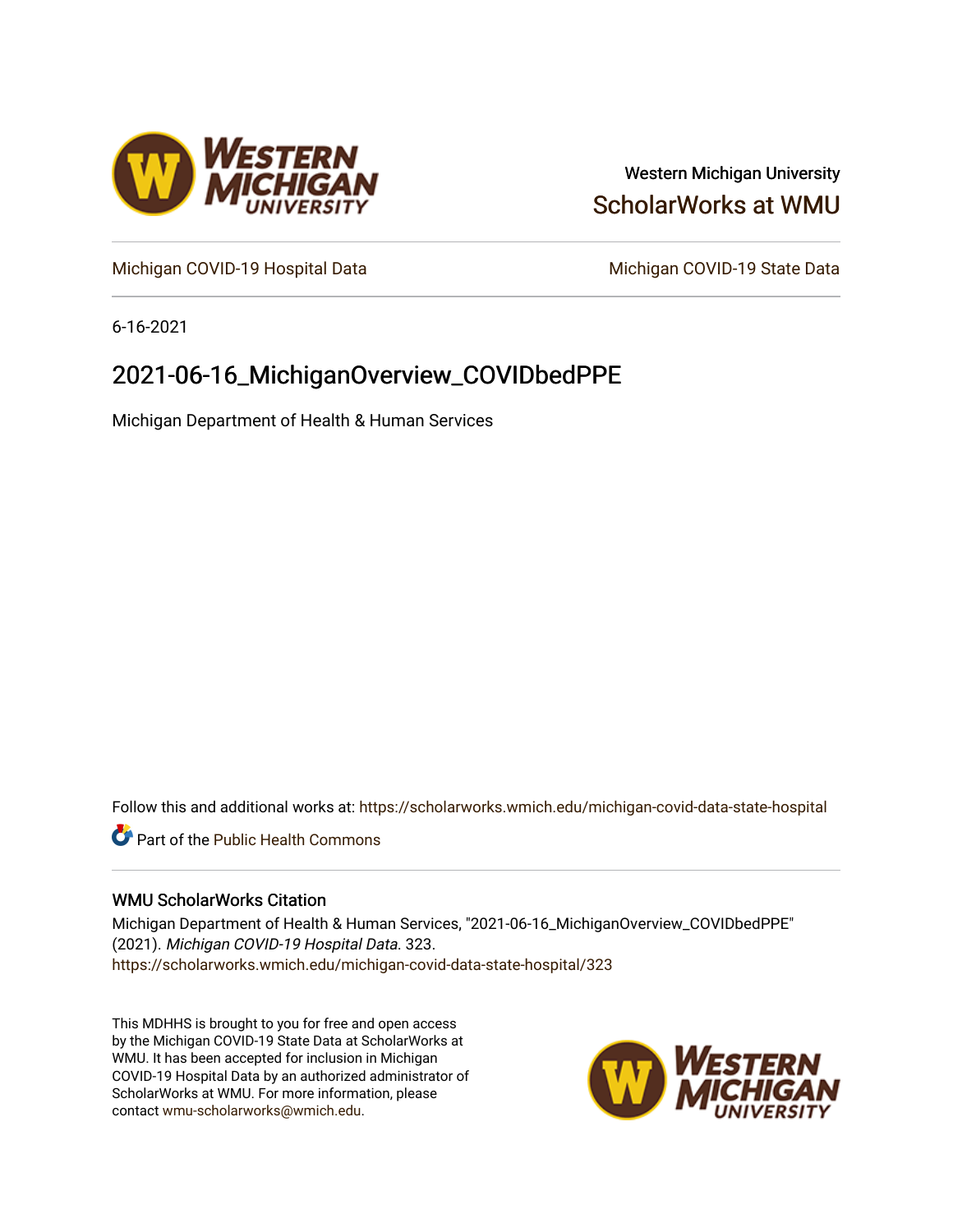# **Statewide Available PPE and Bed Tracking**

**Note:** Data on this page is updated Monday - Friday.

|                     | Statewide Hospital Capacity Report for COVID-19* 06/16/2021** |                             |                                               |                                                             |                                                             |                                                                             |      |                                            |                                           |                                                    |                      |                                                         |
|---------------------|---------------------------------------------------------------|-----------------------------|-----------------------------------------------|-------------------------------------------------------------|-------------------------------------------------------------|-----------------------------------------------------------------------------|------|--------------------------------------------|-------------------------------------------|----------------------------------------------------|----------------------|---------------------------------------------------------|
|                     | <b>Hospital</b><br><b>Beds</b>                                | <b>Adult</b><br><b>Beds</b> | Hospital<br>Hospital Inpatient<br><b>Beds</b> | <b>Hospital</b><br>Inpatient<br><b>Bed</b><br>$ $ Occupancy | <b>Adult</b><br>Hospital<br><b>Inpatient</b><br><b>Beds</b> | <b>Adult</b><br><b>Hospital</b><br>Inpatient<br><b>Bed</b><br>$ $ Occupancy |      | <b>ICU Bed</b><br><b>ICUBeds</b> Occupancy | <b>Adult</b><br><b>ICU</b><br><b>Beds</b> | <b>Adult ICU</b><br><b>Bed</b><br><b>Occupancy</b> | Total<br>Ventilators | <b>Mechanical</b><br><b>Ventilatorsin</b><br><b>use</b> |
| <b>Region</b>       | 1863                                                          | 1736                        | 1590                                          | 1298                                                        | 1518                                                        | 1186                                                                        | 205  | 161                                        | 193                                       | 159                                                | 225                  | 45                                                      |
| <b>Region</b><br>2N | 6264                                                          | 5920                        | 5619                                          | 4475                                                        | 5285                                                        | 4228                                                                        | 574  | 405                                        | 558                                       | 396                                                | 979                  | 204                                                     |
| <b>Region</b><br>2S | 8000                                                          | 7117                        | 7155                                          | 5859                                                        | 6296                                                        | 5168                                                                        | 1033 | 862                                        | 712                                       | 587                                                | 1436                 | 540                                                     |
| <b>Region</b><br>3  | 3181                                                          | 3030                        | 2876                                          | 2238                                                        | 2717                                                        | 2129                                                                        | 426  | 320                                        | 350                                       | 276                                                | 603                  | 209                                                     |
| <b>Region</b><br>5  | 1684                                                          | 1667                        | 1407                                          | 1128                                                        | 1390                                                        | 1106                                                                        | 209  | 131                                        | 171                                       | 125                                                | 313                  | 44                                                      |
| <b>Region</b><br>6  | 3272                                                          | 2836                        | 2960                                          | 2363                                                        | 2517                                                        | 2062                                                                        | 392  | 291                                        | 239                                       | 191                                                | 579                  | 141                                                     |
| <b>Region</b>       | 1044                                                          | 972                         | 1023                                          | 622                                                         | 972                                                         | 599                                                                         | 204  | 124                                        | 182                                       | 114                                                | 137                  | 19                                                      |
| <b>Region</b><br>8  | 750                                                           | 732                         | 538                                           | 291                                                         | 516                                                         | 280                                                                         | 78   | 34                                         | 59                                        | 27                                                 | 122                  | 5                                                       |
| <b>Total</b>        | 26058                                                         | 24010                       | 23168                                         | 18274                                                       | 21211                                                       | 16758                                                                       | 3121 | 2328                                       | 2464                                      | 1875                                               | 4394                 | 1207                                                    |

\*94% response rate \*\*Data is preliminary and subject to change

# **COVID-19 Metrics 6/16/2021**

| <b>HCC Region</b>                                             | <b>Region 1</b> | <b>Region 2</b><br><b>North</b> | <b>Region 2</b><br><b>South</b> | <b>Region 3</b> | <b>Region 5</b> | <b>Region 6</b> | <b>Region 7</b> | <b>Region 8</b> | <b>Total</b> |
|---------------------------------------------------------------|-----------------|---------------------------------|---------------------------------|-----------------|-----------------|-----------------|-----------------|-----------------|--------------|
| <b>Total Hospitalized Adult</b><br><b>Suspected/Confirmed</b> | 39              | 79                              | 158                             | 50              | 47              | 80              | 18              | $\overline{2}$  | 473          |
| <b>Adult Confirmed-Positive</b><br><b>COVID</b>               | 34              | 62                              | 135                             | 48              | 42              | 76              | 18              | $\overline{2}$  | 417          |
| <b>Hospitalized Peds</b><br><b>Confirmed/Suspected</b>        | $\overline{2}$  | 5                               | 10                              | $\overline{0}$  |                 | 3               | $\mathbf 0$     | $\mathbf 0$     | 21           |
| <b>Hospitalized Ped</b><br><b>Confirmed-Positive</b>          | $\overline{2}$  |                                 | 9                               | $\overline{0}$  |                 | 3               | $\overline{0}$  | $\mathbf 0$     | 16           |
| <b>Hospitalized and Ventilated</b><br><b>COVID</b>            | 5               | 14                              | 31                              | 11              | $\overline{2}$  | 17              | 2               |                 | 83           |
| <b>Adult ICU Confirmed/Suspected</b><br><b>COVID</b>          | 9               | 22                              | 53                              | 17              | 9               | 30              | 10              |                 | 151          |
| <b>ICU Adult Confirmed-</b><br><b>Positive COVID</b>          | 9               | 20                              | 51                              | 17              | 9               | 29              | 10              |                 | 146          |
| <b>Prev Day COVID</b><br><b>Related ED Visits</b>             | 53              | 292                             | 271                             | 63              | 100             | 29              | 48              | 33              | 889          |

**Changes have recently been made to the clinical variables shared on the MDHHS website. These changes were made to align with the new reporting requirements from the federal government. To better accommodate all users of this data, MDHHS is expanding the data provided from the previous clinical variables section to the information described in the new clinical variables section. Data users should carefully consider which variables meet their current or ongoing needs for information.**

**Previous Clinical Variables:**

**# of ED Discharges -** The number of patients discharged home (or equivalent) from ED with suspected or confirmed COVID-19 in past 24 hours. INCLUDE hospital urgent care and ED drive through.

**# in Critical Care -** The CURRENT number of patients in critical care units with suspected or confirmed COVID-19. INCLUDE non-critical care areas being used for surge critical care. DO NOT INCLUDE ED boarding/overflow (patients currently admitted and awaiting bed).

**# on Ventilators -** The CURRENT number of patients receiving mechanical ventilation with suspected or confirmed COVID-19. DO NOT INCLUDE ED boarding/overflow (patients currently admitted and awaiting bed) and surge critical care areas.

**# of Inpatients -** The total number of positive tests for COVID-19 among admitted patients.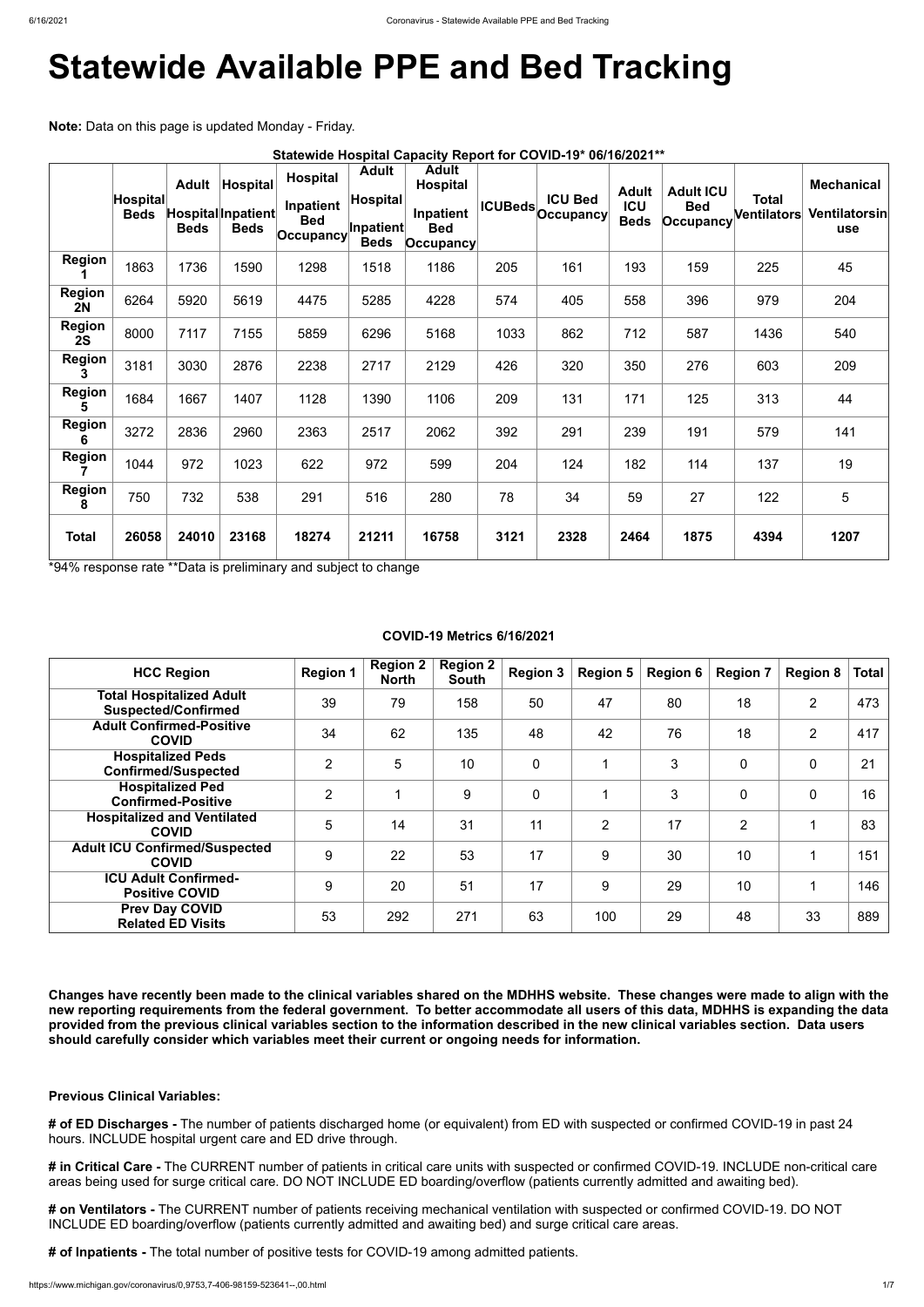# **New Clinical Variables:**

**Previous Day's COVID-19-related ED Visits** ( Enter the total number of ED visits who were seen on the previous calendar day who had a visit related to COVID-19 (meets suspected or confirmed definition or presents for COVID diagnostic testing - do not count patients who present for pre-procedure screening).)

**Total ICU adult suspected or confirmed positive COVID patients** (Patients currently hospitalized in an adult ICU bed who have suspected or laboratory-confirmed COVID-19.)

**Hospitalized ICU adult confirmed-positive COVID patients** (same as above, laboratory confirmed only)

**Hospitalized and ventilated COVID patients** (Patients currently hospitalized in an adult, pediatric or neonatal inpatient bed who have suspected or laboratory-confirmed COVID-19 and are on a mechanical ventilator (as defined in 7 above).)

**Total hospitalized adult suspected or confirmed positive COVID patients** (Patients currently hospitalized in an adult inpatient bed who have laboratory-confirmed or suspected COVID-19. Include those in observation beds.)

**Hospitalized adult confirmed-positive COVID patients** (same as above, laboratory confirmed only)

**Total hospitalized pediatric suspected or confirmed positive COVID patients** (Patients currently hospitalized in a pediatric inpatient bed, including NICU, newborn, and nursery, who are suspected or laboratory-confirmed-positive for COVID-19. Include those in observation beds.)

**Hospitalized pediatric confirmed-positive COVID patients** (Patients currently hospitalized in a pediatric inpatient bed, including NICU, newborn, and nursery, who have laboratory-confirmed COVID-19. Include those in observation beds.)

### **Statewide Hospital Available PPE Tracking for COVID-19\* 06/16/2021\*\***

|                  | N95 Masks | statowiao 1100pital 711<br><b>PAPR/Other</b> | <b>Surgical Mask</b> | <b>Eye Protection</b> | <b>Gowns</b> | Launderable  | <b>Exam Gloves</b> |
|------------------|-----------|----------------------------------------------|----------------------|-----------------------|--------------|--------------|--------------------|
|                  |           | <b>Respirators</b>                           |                      |                       |              | <b>Gowns</b> | (single)           |
| <b>Region 1</b>  | 581,649   | 206                                          | 3,700,562            | 128,816               | 420,190      | 3,909        | 22,355,097         |
| <b>Region 2N</b> | 476,320   | 607                                          | 1,369,378            | 75,890                | 360,559      | 6,650        | 16,045,028         |
| <b>Region 2S</b> | 1,032,131 | 1,393                                        | 3,412,678            | 446,982               | 1,238,347    | 15,330       | 54,085,505         |
| <b>Region 3</b>  | 321,415   | 692                                          | 2,678,791            | 112,706               | 995,175      | 4,059        | 11,335,178         |
| <b>Region 5</b>  | 477,717   | 516                                          | 766,275              | 33,987                | 368,771      | 1,148        | 3,534,329          |
| <b>Region 6</b>  | 1,303,477 | 556                                          | 3,437,906            | 134,836               | 381,573      | 5,371        | 16,833,590         |
| <b>Region 7</b>  | 137,595   | 573                                          | 1,552,586            | 76,049                | 57,927       | 6,090        | 8,582,998          |
| <b>Region 8</b>  | 183,119   | 427                                          | 562,493              | 32,253                | 104,604      | 5,691        | 3,316,066          |
| <b>Totals</b>    | 4,513,423 | 4,970                                        | 17,480,669           | 1,041,519             | 3,927,146    | 48,248       | 136,087,791        |

\*85% response rate \*\*Data is preliminary and subject to change. Posted every Wednesday.

- Data is self-reported by hospitals daily to the EM Resource System per **[MDHHS Director Robert Gordon's Emergency Order](https://www.michigan.gov/documents/coronavirus/MDHHS_epidemic_reporting_order_and_instructions_684709_7.pdf)**.
- Changes in inventory numbers have likely occurred since reporting was completed.
- This information will be updated daily by 7 p.m.
- Information about Healthcare Coalition Regions is available on the **[MDHHS website](https://www.michigan.gov/mdhhs/0,5885,7-339-71548_54783_54826_56171-237197--,00.html#hcc)**.

**Region1** - Clinton, Eaton, Gratiot, Hillsdale, Ingham, Jackson, Lenawee, Livingston and Shiawassee counties.

**Region 2S** - City of Detroit and Monroe, Washtenaw and Wayne counties.

**Region 2N** - Macomb, Oakland and St. Clair counties.

**Region 3** - Saginaw, Alcona, Iosco, Ogemaw, Arenac, Gladwin, Midland, Bay, Genesee, Tuscola, Lapeer, Sanilac and Huron counties.

**Region 5** - Allegan, Barry, Calhoun, Branch, St. Joseph, Cass, Berrien, Van Buren and Kalamazoo counties.

**Region 6** - Clare, Ionia, Isabella, Kent, Lake, Mason, Mecosta, Montcalm, Muskegon, Newaygo, Oceana, Osceola and Ottawa counties. **Region 7** - Manistee, Wexford, Missaukee, Roscommon, Benzie, Leelanau, Grand Traverse, Kalkaska, Crawford, Oscoda, Antrim, Otsego, Montmorency, Alpena, Presque Ilse, Cheboygan, Emmet and Charlevoix counties.

**Region 8** - Chippewa, Mackinac, Luce, Schoolcraft, Delta, Alger, Marquette, Dickinson, Menominee, Baraga, Iron, Gogebic, Ontonagon, Houghton and Keweenaw counties.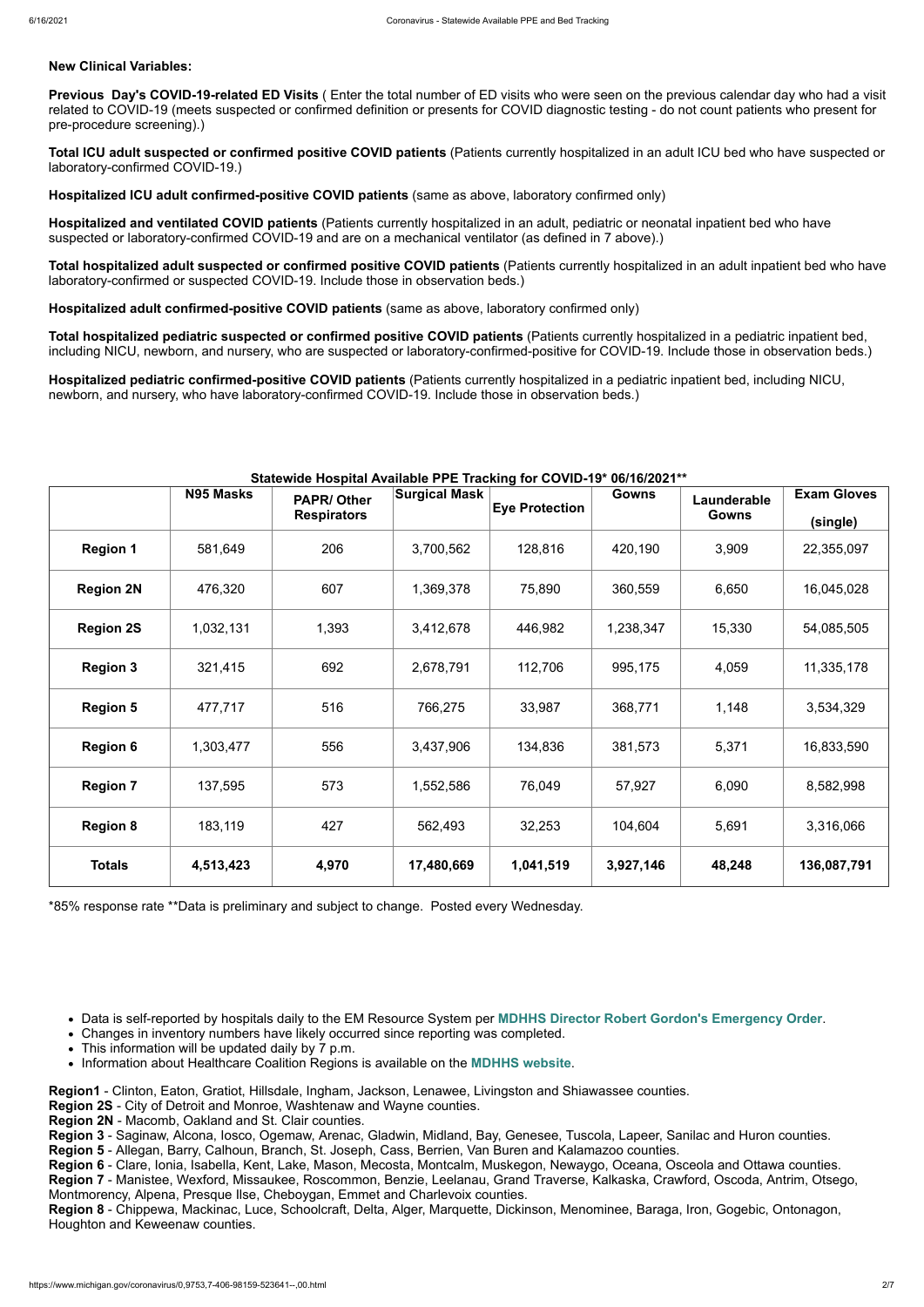| PPE Days On Hand as of 6/07/2021                                                   |                        |                        |                          |                                    |                                    |                                              |  |  |
|------------------------------------------------------------------------------------|------------------------|------------------------|--------------------------|------------------------------------|------------------------------------|----------------------------------------------|--|--|
| <b>Hospital</b>                                                                    | N95 Masks              | <b>Surgical</b>        | <b>Gowns</b>             | <b>Exam</b>                        | <b>Eye</b>                         |                                              |  |  |
|                                                                                    |                        | <b>Masks</b>           |                          | <b>Gloves</b>                      | <b>Protection</b>                  |                                              |  |  |
| Allegan General Hospital                                                           | >30 days               | >30 days               | >30 days                 | >30 days                           | $>30$ days                         | <b>Health System</b>                         |  |  |
| <b>Ascension Borgess Hospital</b>                                                  | >30 days               | >30 days               | >30 days                 | >30 days                           | >30 days                           | <b>Health System</b>                         |  |  |
| <b>Ascension Borgess-Pipp Hospital</b>                                             | >30 days               | >30 days               | >30 days                 | >30 days                           | >30 days                           | <b>Health System</b>                         |  |  |
| <b>Ascension Brighton Center for Recovery</b><br><b>Ascension Genesys Hospital</b> | $15-30$ days           | 15-30 days             | >30 days                 | >30 days                           | >30 days                           | <b>Health System</b>                         |  |  |
|                                                                                    | >30 days               | $>30$ days             | >30 days<br>15-30 days   | 15-30 days<br>$15-30$ days         | >30 days                           | <b>Health System</b>                         |  |  |
| Ascension Macomb Oakland Madison Heights<br><b>Ascension Macomb Oakland Warren</b> | >30 days               | >30 days               | >30 days                 | >30 days                           | >30 days<br>>30 days               | <b>Health System</b><br><b>Health System</b> |  |  |
| <b>Ascension Providence Hospital Novi</b>                                          | >30 days               | >30 days               | >30 days                 |                                    |                                    |                                              |  |  |
|                                                                                    | >30 days               | >30 days               |                          | >30 days                           | >30 days<br>>30 days               | <b>Health System</b>                         |  |  |
| Ascension Providence Hospital Southfield<br><b>Ascension Providence Rochester</b>  | >30 days<br>>30 days   | >30 days<br>>30 days   | >30 days<br>>30 days     | $15-30$ days<br>15-30 days         | >30 days                           | <b>Health System</b><br><b>Health System</b> |  |  |
| <b>Ascension River District Hospital</b>                                           | >30 days               | >30 days               | >30 days                 | 15-30 days                         | >30 days                           | <b>Health System</b>                         |  |  |
| Ascension St. John Hospital                                                        | >30 days               | >30 days               | >30 days                 | >30 days                           | >30 days                           | <b>Health System</b>                         |  |  |
| Ascension St. Joseph Hospital                                                      | >30 days               | >30 days               | >30 days                 | >30 days                           | >30 days                           | <b>Health System</b>                         |  |  |
| Ascension St. Mary's Hospital                                                      | >30 days               | >30 days               | >30 days                 | 15-30 days                         | >30 days                           | <b>Health System</b>                         |  |  |
| <b>Ascension Standish Hospital</b>                                                 | >30 days               | >30 days               | >30 days                 | >30 days                           | >30 days                           | <b>Health System</b>                         |  |  |
| <b>Aspirus Iron River Hospital</b>                                                 | >30 days               | >30 days               | >30 days                 | >30 days                           | >30 days                           | <b>Health System</b>                         |  |  |
| Aspirus Ironwood Hospital                                                          | >30 days               | >30 days               | >30 days                 | >30 days                           | >30 days                           | <b>Health System</b>                         |  |  |
| Aspirus Keweenaw Hospital                                                          | >30 days               | >30 days               | >30 days                 | >30 days                           | >30 days                           | <b>Health System</b>                         |  |  |
| Aspirus Ontonagon Hospital                                                         | >30 days               | >30 days               | $>30$ days               | $>30$ days                         | $\overline{\phantom{1}}$ > 30 days | <b>Health System</b>                         |  |  |
| <b>Baraga County Memorial Hospital</b>                                             | >30 days               | >30 days               | >30 days                 | >30 days                           | >30 days                           | Independent                                  |  |  |
| <b>Beaumont Farmington Hills</b>                                                   | >30 days               | $>30$ days             | >30 days                 | $>30$ days                         | $\overline{\phantom{1}}$ > 30 days | <b>Health System</b>                         |  |  |
| Beaumont Healthcare Center - Canton                                                | >30 days               | >30 days               | >30 days                 | >30 days                           | >30 days                           | <b>Health System</b>                         |  |  |
| Beaumont Hospital - Royal Oak                                                      | >30 days               | $>30$ days             | $\overline{>}30$ days    | $>30$ days                         | >30 days                           | <b>Health System</b>                         |  |  |
| <b>Beaumont Hospital - Troy</b>                                                    | >30 days               | $>30$ days             | $>30$ days               | $>30$ days                         | $>30$ days                         | <b>Health System</b>                         |  |  |
| <b>Beaumont Hospital Dearborn</b>                                                  | $>30$ days             | $>30$ days             | $>30$ days               | >30 days                           | >30 days                           | <b>Health System</b>                         |  |  |
| <b>Beaumont Hospital Grosse Pointe</b>                                             | >30 days               | >30 days               | >30 days                 | >30 days                           | >30 days                           | <b>Health System</b>                         |  |  |
| <b>Beaumont Hospital Taylor</b>                                                    | $>30$ days             | $>30$ days             | $>30$ days               | $>30$ days                         | >30 days                           | <b>Health System</b>                         |  |  |
| <b>Beaumont Hospital Trenton</b>                                                   | $>30$ days             | $>30$ days             | $\overline{>}30$ days    | $\overline{\phantom{1}}$ > 30 days | >30 days                           | <b>Health System</b>                         |  |  |
| <b>Beaumont Hospital Wayne</b>                                                     | $>30$ days             | $\overline{>30}$ days  | $\overline{>30}$ days    | >30 days                           | $\overline{>30}$ days              | <b>Health System</b>                         |  |  |
| <b>Borgess Lee Memorial Hospital</b>                                               | $\overline{>30}$ days  | $>30$ days             | $>30$ days               | 15-30 days                         | $>30$ days                         | <b>Health System</b>                         |  |  |
| <b>Bronson Battle Creek</b>                                                        | 15-30 days             | >30 days               | >30 days                 | $7-14$ days                        | >30 days                           | <b>Health System</b>                         |  |  |
| <b>Bronson LakeView Hospital</b>                                                   | >30 days               | 15-30 days             | $>30$ days               | $\overline{15}$ -30 days           | $\overline{\phantom{1}}$ > 30 days | <b>Health System</b>                         |  |  |
| <b>Bronson Methodist Hospital</b>                                                  | $7-14$ days            | 4-6 days               | $7-14$ days              | $7-14$ days                        | >30 days                           | <b>Health System</b>                         |  |  |
| <b>Bronson South Haven</b>                                                         | >30 days               | 15-30 days             | 15-30 days               | 1-3 days                           | >30 days                           | <b>Health System</b>                         |  |  |
| Children's Hospital of Michigan                                                    | 15-30 days             | 15-30 days             | $7-14$ days              | 7-14 days                          | 15-30 days                         | <b>Health System</b>                         |  |  |
| <b>Covenant Healthcare</b>                                                         | >30 days               | >30 days               | >30 days                 | 4-6 days                           | >30 days                           | <b>Health System</b>                         |  |  |
| <b>Deckerville Community Hospital</b>                                              | 15-30 days             | 15-30 days             | 15-30 days               | 15-30 days                         | >30 days                           | Independent                                  |  |  |
| Detroit Receiving Hosp & Univ Health Ctr                                           | $15-30$ days           | 15-30 days             | 7-14 days                | 15-30 days                         | 15-30 days                         | <b>Health System</b>                         |  |  |
| Dickinson Memorial Health Care System                                              | >30 days               | >30 days               | >30 days                 | >30 days                           | >30 days                           | Independent                                  |  |  |
| <b>Eaton Rapids Medical Center</b>                                                 | >30 days               | >30 days               | >30 days                 | >30 days                           | >30 days                           | Independent                                  |  |  |
| <b>Garden City Hospital</b>                                                        | >30 days               | >30 days               | >30 days                 | 15-30 days                         | >30 days                           | <b>Health System</b>                         |  |  |
| <b>Harbor Beach Community Hospital</b>                                             | >30 days               | >30 days               | >30 days                 | >30 days                           | >30 days                           | Independent                                  |  |  |
| Harper Univ/Hutzel Women's Hospitals                                               | 15-30 days             | $7-14$ days            | 15-30 days               | 15-30 days                         | 15-30 days                         | <b>Health System</b>                         |  |  |
| <b>Helen Newberry Joy Hospital</b>                                                 | $7-14$ days            | $7-14$ days            | $7-14$ days              | 7-14 days                          | $7-14$ days                        | Independent                                  |  |  |
| Henry Ford West Bloomfield Hospital                                                | >30 days               | >30 days               | >30 days                 | >30 days                           | >30 days                           | <b>Health System</b>                         |  |  |
| Henry Ford Allegiance Health                                                       | >30 days               | >30 days               | >30 days                 | >30 days                           | >30 days                           | <b>Health System</b>                         |  |  |
| Henry Ford Health Center Brownstown                                                | >30 days               | 15-30 days             | 15-30 days               | >30 days                           | >30 days                           | <b>Health System</b>                         |  |  |
| <b>Henry Ford Hospital</b>                                                         | 15-30 days             | $7-14$ days            | $1-3$ days               | >30 days                           | 15-30 days                         | <b>Health System</b>                         |  |  |
| Henry Ford Macomb Hospital                                                         | >30 days               | >30 days               | >30 days                 | 7-14 days                          | >30 days                           | <b>Health System</b>                         |  |  |
| <b>Henry Ford Med Center Sterling Heights</b>                                      | $1-3$ days             | $\overline{1}$ -3 days | $1-3$ days               | 4-6 days                           | $1-3$ days                         | <b>Health System</b>                         |  |  |
| Henry Ford Medical Center - Fairlane                                               | $7-14$ days            | $7-14$ days            | $7-14$ days              | $7-14$ days                        | $7-14$ days                        | Health System                                |  |  |
| <b>Henry Ford Medical Center- Cottage</b>                                          | $7-14$ days            | $7-14$ days            | $7-14$ days              | $7-14$ days                        | 4-6 days                           | <b>Health System</b>                         |  |  |
| Henry Ford Wyandotte Hospital                                                      | >30 days               | $1-3$ days             | $\overline{1}$ -3 days   | >30 days                           | $>30$ days                         | <b>Health System</b>                         |  |  |
| Hills and Dales General Hospital                                                   | >30 days               | $>30$ days             | >30 days                 | >30 days                           | >30 days                           | Independent                                  |  |  |
| Hillsdale Hospital                                                                 | >30 days               | >30 days               | $\overline{>}30$ days    | >30 days                           | >30 days                           | Independent                                  |  |  |
| <b>Holland Community Hospital</b>                                                  | >30 days               | >30 days               | >30 days                 | >30 days                           | $7-14$ days                        | Independent                                  |  |  |
| <b>Hurley Medical Center</b>                                                       | >30 days               | $>30$ days             | >30 days                 | 15-30 days                         | >30 days                           | <b>Health System</b>                         |  |  |
| Huron Valley Sinai Hospital                                                        | 15-30 days             | 15-30 days             | 15-30 days               | 15-30 days                         | 15-30 days                         | <b>Health System</b>                         |  |  |
| Kalkaska Memorial Health Center                                                    | >30 days               | >30 days               | >30 days                 | >30 days                           | >30 days                           | Independent                                  |  |  |
| Karmanos Cancer Center                                                             | >30 days               | >30 days               | >30 days                 | >30 days                           | >30 days                           | <b>Health System</b>                         |  |  |
| Lake Huron Medical Center (was SJMPH)<br>Lakeland Hospital, Niles                  | 15-30 days<br>>30 days | 15-30 days<br>>30 days | 15-30 days<br>15-30 days | $15-30$ days<br>>30 days           | 15-30 days<br>15-30 days           | <b>Health System</b><br><b>Health System</b> |  |  |
| Lakeland Hospital, Watervliet                                                      | >30 days               | >30 days               | 15-30 days               | >30 days                           | 15-30 days                         | <b>Health System</b>                         |  |  |
| Lakeland Medical Center. - St. Joseph                                              |                        | >30 days               | >30 days                 | >30 days                           | 15-30 days                         | <b>Health System</b>                         |  |  |
| <b>Mackinac Straits Hospital</b>                                                   | >30 days<br>>30 days   | >30 days               | 15-30 days               | $7-14$ days                        | >30 days                           | Independent                                  |  |  |
| <b>Marlette Regional Hospital</b>                                                  | >30 days               | >30 days               | >30 days                 | >30 days                           | >30 days                           | Independent                                  |  |  |
| <b>McKenzie Memorial Hospital</b>                                                  | >30 days               | >30 days               | >30 days                 | >30 days                           | >30 days                           | Independent                                  |  |  |
| McLaren - Macomb                                                                   | 15-30 days             | 15-30 days             | 15-30 days               | 4-6 days                           | 15-30 days                         | <b>Health System</b>                         |  |  |
| <b>McLaren Bay Region</b>                                                          | $7-14$ days            | $7-14$ days            | $7-14$ days              | 7-14 days                          | $7-14$ days                        | <b>Health System</b>                         |  |  |
| <b>McLaren Bay Special Care</b>                                                    | >30 days               | >30 days               | >30 days                 | 4-6 days                           | >30 days                           | <b>Health System</b>                         |  |  |
| <b>McLaren Caro Region</b>                                                         | 15-30 days             | 15-30 days             | 15-30 days               | 15-30 days                         | 15-30 days                         | <b>Health System</b>                         |  |  |
| McLaren Central Michigan Hospital                                                  | >30 days               | >30 days               | >30 days                 | >30 days                           | >30 days                           | <b>Health System</b>                         |  |  |
| <b>McLaren Flint</b>                                                               | 15-30 days             | 15-30 days             | 15-30 days               | >30 days                           | 15-30 days                         | <b>Health System</b>                         |  |  |
| <b>McLaren Greater Lansing</b>                                                     | >30 days               | $>30$ days             | >30 days                 | >30 days                           | >30 days                           | <b>Health System</b>                         |  |  |
| <b>McLaren Lapeer Region</b>                                                       | >30 days               | >30 days               | 7-14 days                | 4-6 days                           | 15-30 days                         | <b>Health System</b>                         |  |  |
| McLaren Northern Michigan - Cheboygan                                              | >30 days               | >30 days               | >30 days                 | >30 days                           | >30 days                           | <b>Health System</b>                         |  |  |
|                                                                                    |                        |                        |                          |                                    |                                    |                                              |  |  |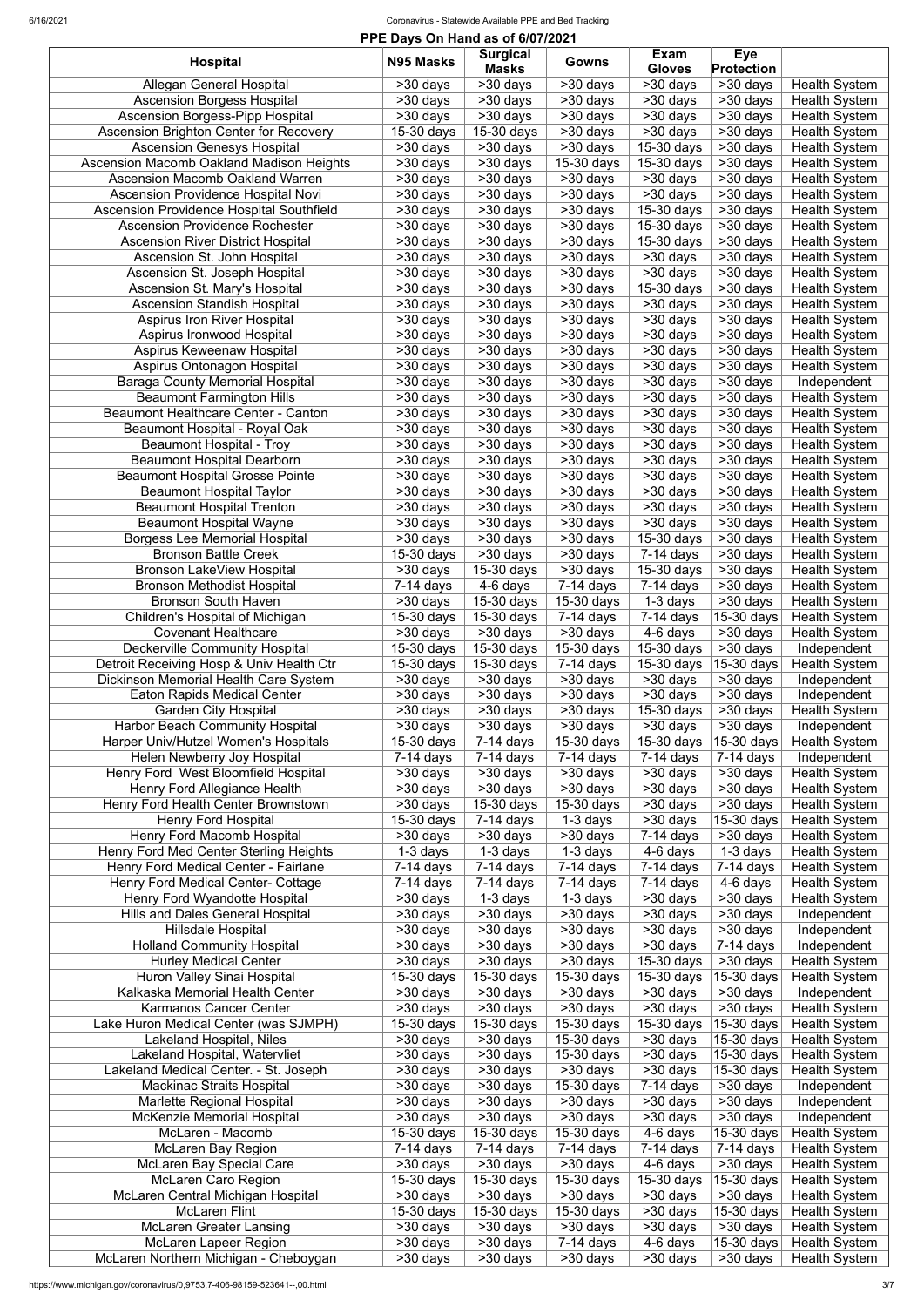| <b>Hospital</b>                          | N95 Masks                        | <b>Surgical</b><br><b>Masks</b> | Gowns                   | Exam<br><b>Gloves</b> | <b>Eye</b><br><b>Protection</b> |                      |
|------------------------------------------|----------------------------------|---------------------------------|-------------------------|-----------------------|---------------------------------|----------------------|
| McLaren Northern Michigan - Petoskey     | $>30$ days                       | >30 days                        | $>30$ days              | >30 days              | >30 days                        | <b>Health System</b> |
| <b>McLaren Orthopedic Hospital</b>       | >30 days                         | >30 days                        | $>30$ days              | $>30$ days            | $>30$ days                      | <b>Health System</b> |
| <b>McLaren Port Huron Hospital</b>       | >30 days                         | >30 days                        | >30 days                | >30 days              | $7-14$ days                     | <b>Health System</b> |
| <b>McLaren Thumb Region</b>              | 15-30 days                       | 15-30 days                      | 15-30 days              | 15-30 days            | 15-30 days                      | <b>Health System</b> |
| McLaren-Oakland Hospital                 | 15-30 days                       | $7-14$ days                     | 15-30 days              | 15-30 days            | 15-30 days                      | <b>Health System</b> |
| <b>Memorial Healthcare</b>               | $7-14$ days                      | $7-14$ days                     | $7-14$ days             | $7-14$ days           | $7-14$ days                     | Independent          |
| Mercy Health Hackley Campus              | >30 days                         | >30 days                        | >30 days                | >30 days              | >30 days                        | <b>Health System</b> |
| Mercy Health Lakeshore Campus            | >30 days                         | >30 days                        | >30 days                | >30 days              | >30 days                        | <b>Health System</b> |
| <b>Mercy Health Mercy Campus</b>         | >30 days                         | >30 days                        | >30 days                | >30 days              | >30 days                        | <b>Health System</b> |
| <b>Mercy Health Southwest Campus</b>     | >30 days                         | >30 days                        | 15-30 days              | >30 days              | 15-30 days                      | <b>Health System</b> |
| Mercy Health St. Mary's Main Campus      | >30 days                         | >30 days                        | 15-30 days              | >30 days              | >30 days                        | <b>Health System</b> |
| <b>Metro Health Hospital</b>             | >30 days                         | >30 days                        | >30 days                | >30 days              | >30 days                        | <b>Health System</b> |
| MidMichigan Medical Center - Alpena      | $>30$ days                       | >30 days                        | >30 days                | >30 days              | >30 days                        | <b>Health System</b> |
| MidMichigan Medical Center - Clare       | 15-30 days                       | >30 days                        | 15-30 days              | >30 days              | >30 days                        | <b>Health System</b> |
| MidMichigan Medical Center - Gladwin     | >30 days                         | >30 days                        | >30 days                | >30 days              | >30 days                        | <b>Health System</b> |
| MidMichigan Medical Center - Gratiot     | 15-30 days                       | >30 days                        | 15-30 days              | >30 days              | >30 days                        | <b>Health System</b> |
| MidMichigan Medical Center - Midland     | 15-30 days                       | 15-30 days                      | >30 days                | 15-30 days            | >30 days                        | <b>Health System</b> |
| MidMichigan Medical Center - Mt Pleasant | 15-30 days                       | >30 days                        | 15-30 days              | >30 days              | >30 days                        | <b>Health System</b> |
| MidMichigan Medical Center - West Branch | >30 days                         | >30 days                        | >30 days                | >30 days              | >30 days                        | <b>Health System</b> |
| <b>Munising Memorial Hospital</b>        | >30 days                         | >30 days                        | >30 days                | >30 days              | >30 days                        | Independent          |
| Munson Healthcare Cadillac Hospital      | >30 days                         | >30 days                        | $>30$ days              | $>30$ days            | >30 days                        | <b>Health System</b> |
| Munson Healthcare Charlevoix Hospital    | >30 days                         | >30 days                        | >30 days                | >30 days              | >30 days                        | <b>Health System</b> |
| Munson Healthcare Grayling Hospital      | >30 days                         | >30 days                        | $>30$ days              | >30 days              | >30 days                        | <b>Health System</b> |
| Munson Healthcare Manistee Hospital      | >30 days                         | >30 days                        | $>30$ days              | >30 days              | $>30$ days                      | <b>Health System</b> |
| <b>Munson Medical Center</b>             | >30 days                         | >30 days                        | >30 days                | >30 days              | >30 days                        | <b>Health System</b> |
| North Ottawa Community Hosp              | >30 days                         | $>30$ days                      | $>30$ days              | >30 days              | >30 days                        | Independent          |
| Oaklawn Hospital                         | 15-30 days                       | $15-30$ days                    | $7-14$ days             | 15-30 days            | 15-30 days                      | Independent          |
| <b>OSF St. Francis Hospital</b>          |                                  |                                 |                         |                       |                                 |                      |
|                                          | >30 days                         | >30 days                        | >30 days                | >30 days              | $>30$ days                      | Independent          |
| <b>Otsego Memorial Hospital</b>          | >30 days                         | >30 days                        | >30 days                | >30 days              | >30 days                        | <b>Health System</b> |
| <b>Paul Oliver Memorial Hospital</b>     | $\overline{\smash{\sim}30}$ days | >30 days                        | $>30$ days              | $\overline{>30}$ days | $530$ days                      | <b>Health System</b> |
| <b>Pontiac General Hospital</b>          | >30 days                         | 15-30 days                      | >30 days                | 15-30 days            | >30 days                        | Independent          |
| ProMedica Coldwater Regional Hospital    | $7-14$ days                      | $7-14$ days                     | $\overline{7}$ -14 days | $7-14$ days           | $\overline{7}$ -14 days         | <b>Health System</b> |
| ProMedica CV Hickman Hospital            | $7-14$ days                      | $7-14$ days                     | $7-14$ days             | 7-14 days             | 7-14 days                       | <b>Health System</b> |
| Promedica Monroe Regional Hospital       | $7-14$ days                      | $7-14$ days                     | $7-14$ days             | $7-14$ days           | $7-14$ days                     | <b>Health System</b> |
| <b>Scheurer Hospital</b>                 | >30 days                         | >30 days                        | >30 days                | >30 days              | >30 days                        | Independent          |
| <b>Schoolcraft Memorial Hospital</b>     | >30 days                         | >30 days                        | >30 days                | >30 days              | >30 days                        | Independent          |
| <b>Sheridan Community Hospital</b>       | >30 days                         | $7-14$ days                     | 15-30 days              | 7-14 days             | $7-14$ days                     | Independent          |
| Sinai-Grace Hospital                     | >30 days                         | 4-6 days                        | 15-30 days              | >30 days              | >30 days                        | <b>Health System</b> |
| <b>Sparrow Carson City Hospital</b>      | >30 days                         | 15-30 days                      | $7-14$ days             | 15-30 days            | >30 days                        | <b>Health System</b> |
| <b>Sparrow Clinton Hospital</b>          | 15-30 days                       | 15-30 days                      | $7-14$ days             | 7-14 days             | >30 days                        | <b>Health System</b> |
| <b>Sparrow Eaton</b>                     | >30 days                         | 15-30 days                      | 4-6 days                | >30 days              | >30 days                        | <b>Health System</b> |
| <b>Sparrow Hospital</b>                  | >30 days                         | >30 days                        | >30 days                | >30 days              | >30 days                        | <b>Health System</b> |
| Sparrow Ionia Hospital                   | $7-14$ days                      | 15-30 days                      | $7-14$ days             | 15-30 days            | >30 days                        | <b>Health System</b> |
| <b>Sparrow Specialty Hospital</b>        | >30 days                         | >30 days                        | >30 days                | >30 days              | >30 days                        | <b>Health System</b> |
| Spectrum Health - Big Rapids Hospital    | >30 days                         | >30 days                        | >30 days                | >30 days              | >30 days                        | <b>Health System</b> |
| Spectrum Health - Blodgett Hospital      | >30 days                         | >30 days                        | >30 days                | >30 days              | >30 days                        | <b>Health System</b> |
| Spectrum Health - Butterworth Hospital   | >30 days                         | >30 days                        | >30 days                | >30 days              | >30 days                        | <b>Health System</b> |
| Spectrum Health - Ludington Hospital     | >30 days                         | >30 days                        | >30 days                | >30 days              | >30 days                        | <b>Health System</b> |
| Spectrum Health - Pennock Hospital       | >30 days                         | >30 days                        | >30 days                | >30 days              | >30 days                        | <b>Health System</b> |
| Spectrum Health - Reed City Hospital     | >30 days                         | >30 days                        | >30 days                | >30 days              | >30 days                        | <b>Health System</b> |
| Spectrum Health Gerber Memorial          | >30 days                         | >30 days                        | >30 days                | >30 days              | >30 days                        | <b>Health System</b> |
| Spectrum Health Kelsey Hospital          | >30 days                         | >30 days                        | >30 days                | >30 days              | >30 days                        | <b>Health System</b> |
| Spectrum Health United Hospital          | >30 days                         | $>30$ days                      | $>30$ days              | >30 days              | >30 days                        | <b>Health System</b> |
| <b>Spectrum Health Zeeland Hospital</b>  | >30 days                         | >30 days                        | >30 days                | >30 days              | >30 days                        | <b>Health System</b> |
| Spectrum Helen DeVos Children's Hospital | >30 days                         | >30 days                        | $>30$ days              | >30 days              | $>30$ days                      | <b>Health System</b> |
| St. Joseph Mercy Brighton                | $>30$ days                       | >30 days                        | $>30$ days              | >30 days              | $>30$ days                      | <b>Health System</b> |
| St. Joseph Mercy Chelsea                 | >30 days                         | >30 days                        | >30 days                | >30 days              | >30 days                        | <b>Health System</b> |
| St. Joseph Mercy Hospital                | >30 days                         | >30 days                        | $\overline{7}$ -14 days | 4-6 days              | >30 days                        | <b>Health System</b> |
| St. Joseph Mercy Livingston Hospital     | >30 days                         | $>30$ days                      | $>30$ days              | >30 days              | >30 days                        | <b>Health System</b> |
| St. Joseph Mercy Oakland                 | >30 days                         | >30 days                        | >30 days                | >30 days              | >30 days                        | <b>Health System</b> |
| St. Mary Mercy Hospital                  | $>30$ days                       | 15-30 days                      | 15-30 days              | $>30$ days            | 15-30 days                      | <b>Health System</b> |
| St.John Medical Center - Macomb Township | 4-6 days                         | $7-14$ days                     | $7-14$ days             | $7-14$ days           | $7-14$ days                     | <b>Health System</b> |
| <b>Straith Hospital</b>                  | >30 days                         | >30 days                        | >30 days                | >30 days              | $\overline{>30}$ days           | Independent          |
| <b>Sturgis Hospital</b>                  | >30 days                         | $\overline{>}30$ days           | >30 days                | >30 days              | $>30$ days                      | Independent          |
| <b>Three Rivers Health</b>               | >30 days                         | >30 days                        | >30 days                | >30 days              | >30 days                        | Independent          |
| University of MI Hospitals & Health Ctr  | >30 days                         | >30 days                        | >30 days                | >30 days              | >30 days                        | <b>Health System</b> |
| UP Health System - Marquette             | >30 days                         | >30 days                        | >30 days                | 15-30 days            | >30 days                        | <b>Health System</b> |
| UP Health System - Portage               | >30 days                         | >30 days                        | >30 days                | >30 days              | >30 days                        | <b>Health System</b> |
| <b>UP Health System-Bell</b>             | >30 days                         | >30 days                        | >30 days                | >30 days              | >30 days                        | <b>Health System</b> |
| <b>War Memorial Hospital</b>             | >30 days                         | >30 days                        | >30 days                | >30 days              | >30 days                        | Independent          |
|                                          |                                  |                                 |                         |                       |                                 |                      |

# **Patient Census as of 6/14/2021**

| <b>Hospital</b>          | <b>COVID-19</b><br><b>Patients</b> | COVID-19<br>Patients in ICU | <b>Bed</b><br><b>Occupancy</b><br>0/ |
|--------------------------|------------------------------------|-----------------------------|--------------------------------------|
| Allegan General Hospital |                                    |                             | 24%                                  |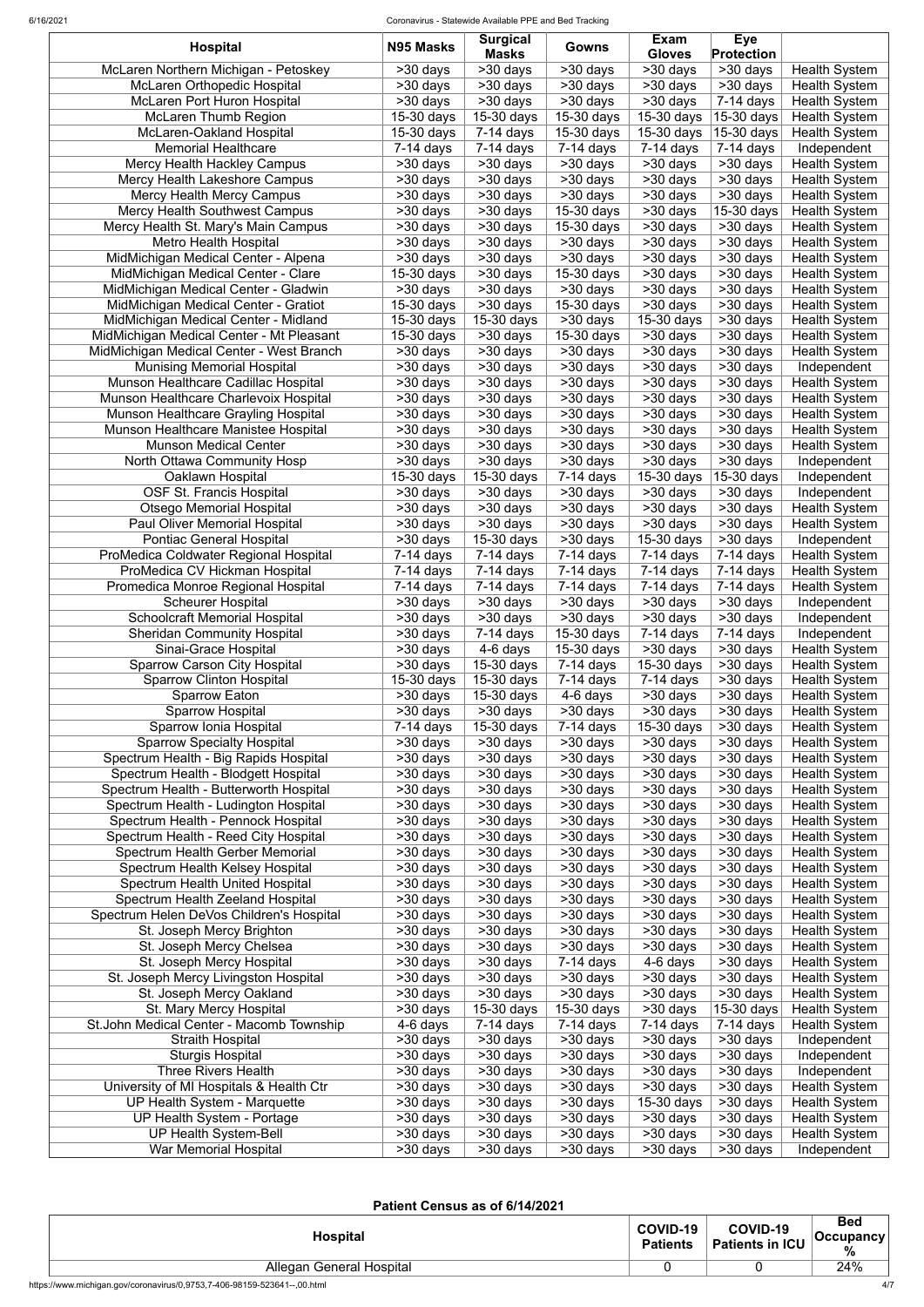|                                          | COVID-19<br>COVID-19 |                        | <b>Bed</b>       |  |
|------------------------------------------|----------------------|------------------------|------------------|--|
| <b>Hospital</b>                          | <b>Patients</b>      | <b>Patients in ICU</b> | <b>Occupancy</b> |  |
|                                          |                      |                        | %                |  |
| <b>Ascension Borgess Hospital</b>        | 5                    | 0                      | 85%              |  |
| <b>Ascension Borgess-Pipp Hospital</b>   | $\overline{0}$       | 0                      | 47%              |  |
| <b>Ascension Genesys Hospital</b>        | 6                    | 3                      | 85%              |  |
| Ascension Macomb Oakland Madison Heights | 4                    | 0                      | 41%              |  |
|                                          |                      |                        |                  |  |
| <b>Ascension Macomb Oakland Warren</b>   | 4                    | $\overline{2}$         | 77%              |  |
| Ascension Providence Hospital Novi       |                      | 0                      | 91%              |  |
| Ascension Providence Hospital Southfield | 6                    | 5                      | 83%              |  |
| <b>Ascension Providence Rochester</b>    |                      | $\mathbf 0$            | 45%              |  |
| <b>Ascension River District Hospital</b> | 3                    | $\overline{2}$         | 60%              |  |
| Ascension St. John Hospital              | 12                   | $\overline{2}$         | 85%              |  |
|                                          |                      |                        |                  |  |
| Ascension St. Joseph Hospital            | 1                    | 1                      | 31%              |  |
| Ascension St. Mary's Hospital            | 6                    | 0                      | 78%              |  |
| <b>Ascension Standish Hospital</b>       |                      | 1                      | 100%             |  |
| <b>Aspirus Iron River Hospital</b>       | $\overline{0}$       | 0                      | 26%              |  |
| Aspirus Ironwood Hospital                | $\overline{0}$       | 0                      | 25%              |  |
|                                          | $\overline{0}$       | $\overline{0}$         | 26%              |  |
| Aspirus Keweenaw Hospital                |                      |                        |                  |  |
| Aspirus Ontonagon Hospital               | $\overline{0}$       | 0                      | 10%              |  |
| <b>Baraga County Memorial Hospital</b>   | $\overline{0}$       | 0                      | 33%              |  |
| <b>Beaumont Farmington Hills</b>         | $\overline{8}$       | $\overline{2}$         | 79%              |  |
| <b>Beaumont Hospital - Royal Oak</b>     | $\overline{16}$      | 0                      | 80%              |  |
| <b>Beaumont Hospital - Troy</b>          | 9                    |                        | 89%              |  |
|                                          |                      |                        |                  |  |
| <b>Beaumont Hospital Dearborn</b>        | $\overline{15}$      | $\overline{2}$         | 84%              |  |
| <b>Beaumont Hospital Grosse Pointe</b>   | 6                    | 1                      | 75%              |  |
| <b>Beaumont Hospital Taylor</b>          | $\overline{7}$       | $\mathbf 0$            | 67%              |  |
| <b>Beaumont Hospital Trenton</b>         | $\overline{2}$       | 1                      | 74%              |  |
| <b>Beaumont Hospital Wayne</b>           | 6                    | $\overline{2}$         | 84%              |  |
|                                          | 1                    | 0                      | 32%              |  |
| <b>Borgess Lee Memorial Hospital</b>     |                      |                        |                  |  |
| <b>Bronson Battle Creek</b>              | 5                    | 0                      | 82%              |  |
| <b>Bronson LakeView Hospital</b>         | $\overline{2}$       | $\Omega$               | 69%              |  |
| <b>Bronson Methodist Hospital</b>        | 16                   | $\overline{2}$         | 83%              |  |
| <b>Bronson South Haven</b>               | 0                    | 0                      | 100%             |  |
| Children's Hospital of Michigan          | 6                    | 0                      | 79%              |  |
|                                          |                      |                        |                  |  |
| <b>Covenant Healthcare</b>               | 14                   | 3                      | 91%              |  |
| <b>Deckerville Community Hospital</b>    | 0                    | 0                      | $0\%$            |  |
| Detroit Receiving Hosp & Univ Health Ctr | 13                   | 4                      | 98%              |  |
| Dickinson Memorial Health Care System    | 0                    | 0                      | 41%              |  |
| <b>Eaton Rapids Medical Center</b>       | 0                    | 0                      | 25%              |  |
| <b>Garden City Hospital</b>              | 4                    |                        | 73%              |  |
|                                          |                      |                        |                  |  |
| <b>Harbor Beach Community Hospital</b>   | $\overline{0}$       | 0                      | 13%              |  |
| Harper Univ/Hutzel Women's Hospitals     | 11                   | 6                      | 91%              |  |
| Helen Newberry Joy Hospital              | $\overline{0}$       | 0                      | 21%              |  |
| Henry Ford Allegiance Health             | 5                    | 3                      | 68%              |  |
| <b>Henry Ford Hospital</b>               | 28                   | 11                     | 80%              |  |
| Henry Ford Macomb Hospital               | 12                   | $\overline{2}$         | 95%              |  |
|                                          |                      | 0                      |                  |  |
| Henry Ford West Bloomfield Hospital      | $\overline{2}$       |                        | 70%              |  |
| Henry Ford Wyandotte Hospital            | 8                    |                        | 79%              |  |
| <b>Hills and Dales General Hospital</b>  | $\overline{0}$       | 0                      | 23%              |  |
| Hillsdale Hospital                       | $\mathbf 0$          | 0                      | 25%              |  |
| <b>Holland Community Hospital</b>        | 4                    |                        | 55%              |  |
| <b>Hurley Medical Center</b>             | 10                   | 3                      | 99%              |  |
|                                          |                      |                        |                  |  |
| Huron Valley Sinai Hospital              | 1                    | $\mathbf 1$            | 39%              |  |
| Kalkaska Memorial Health Center          | 0                    | 0                      | 38%              |  |
| Karmanos Cancer Center                   | 1                    | 0                      | 76%              |  |
| Lake Huron Medical Center (was SJMPH)    | $\overline{0}$       | 0                      | 50%              |  |
| <b>Lakeland Hospital, Niles</b>          | $\overline{0}$       | 0                      | 87%              |  |
| Lakeland Hospital, Watervliet            | $\overline{0}$       | 0                      | 75%              |  |
|                                          |                      |                        |                  |  |
| Lakeland Medical Center. - St. Joseph    | 16                   | 4                      | 76%              |  |
| <b>Mackinac Straits Hospital</b>         | 0                    | 0                      | 20%              |  |
| Marlette Regional Hospital               | $\overline{0}$       | 0                      | 16%              |  |
| <b>McKenzie Memorial Hospital</b>        | 0                    | 0                      | 8%               |  |
| McLaren - Macomb                         | 3                    | 2                      | 90%              |  |
| <b>McLaren Bay Region</b>                | $\overline{3}$       | 1                      | 71%              |  |
|                                          |                      |                        |                  |  |
| <b>McLaren Bay Special Care</b>          | $\Omega$             | 0                      | 48%              |  |
| <b>McLaren Caro Region</b>               | $\Omega$             | 0                      | $0\%$            |  |
| McLaren Central Michigan Hospital        |                      |                        | 49%              |  |
| McLaren Flint                            | 6                    | 1                      | 99%              |  |
| <b>McLaren Greater Lansing</b>           | 9                    | 0                      | 96%              |  |
|                                          | 3                    | $\overline{2}$         | 44%              |  |
| <b>McLaren Lapeer Region</b>             |                      |                        |                  |  |
| McLaren Northern Michigan - Petoskey     | $\overline{2}$       | $\overline{2}$         | 53%              |  |
| <b>McLaren Orthopedic Hospital</b>       | $\overline{0}$       | 0                      | 83%              |  |
| McLaren Port Huron Hospital              | $\overline{2}$       | 0                      | 83%              |  |
| <b>McLaren Thumb Region</b>              | $\overline{0}$       | 0                      | 19%              |  |
| McLaren-Oakland Hospital                 | 3                    | 3                      | 58%              |  |
| <b>Memorial Healthcare</b>               |                      | 3                      |                  |  |
|                                          | 4                    |                        | 41%              |  |
| Mercy Health Hackley Campus              | $\Omega$             | 0                      | 0%               |  |
| Mercy Health Lakeshore Campus            | 0                    | 0                      | 20%              |  |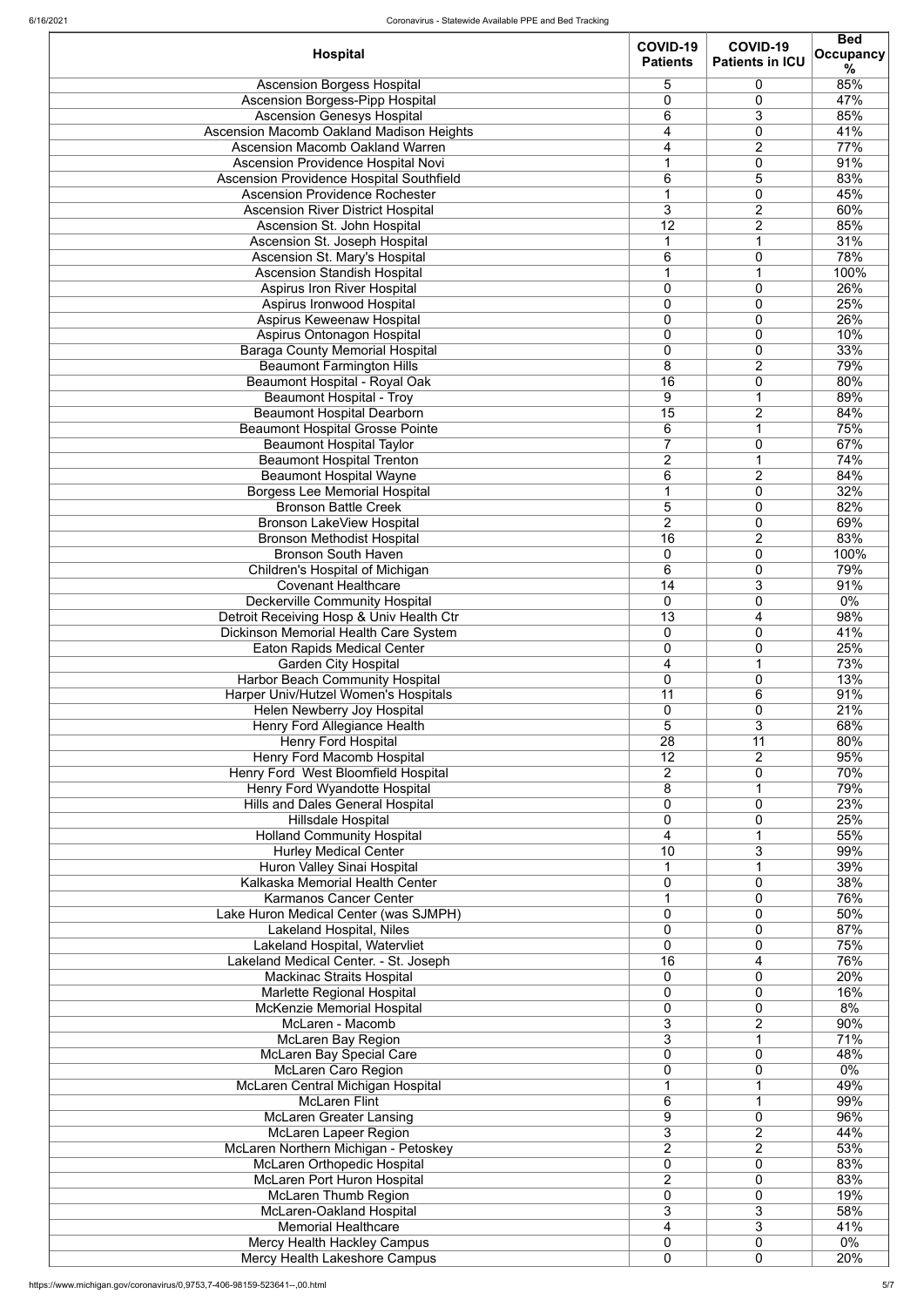|                                          | <b>COVID-19</b> | COVID-19               | <b>Bed</b>       |
|------------------------------------------|-----------------|------------------------|------------------|
| <b>Hospital</b>                          | <b>Patients</b> | <b>Patients in ICU</b> | <b>Occupancy</b> |
|                                          |                 |                        | %                |
| <b>Mercy Health Mercy Campus</b>         | 12              | 6                      | 77%              |
| Mercy Health St. Mary's Main Campus      | 9               | 6                      | 76%              |
| <b>Metro Health Hospital</b>             | 8               |                        | 65%              |
| MidMichigan Medical Center - Alpena      |                 | 0                      | 31%              |
| MidMichigan Medical Center - Clare       | 0               | 0                      | 16%              |
| MidMichigan Medical Center - Gladwin     | $\overline{2}$  | 0                      | 32%              |
| MidMichigan Medical Center - Gratiot     | $\overline{2}$  | 0                      | 61%              |
| MidMichigan Medical Center - Midland     | 4               | $\overline{2}$         | 78%              |
|                                          |                 | 0                      | 17%              |
| MidMichigan Medical Center - West Branch |                 |                        |                  |
| <b>Munising Memorial Hospital</b>        | 0               | 0                      | 55%              |
| Munson Healthcare Cadillac Hospital      | 4               |                        | 69%              |
| Munson Healthcare Charlevoix Hospital    | 0               | 0                      | 24%              |
| Munson Healthcare Grayling Hospital      | 0               | 0                      | 32%              |
| Munson Healthcare Manistee Hospital      | 0               | 0                      | 21%              |
| <b>Munson Medical Center</b>             | 7               | 5                      | 75%              |
| North Ottawa Community Hosp              | 0               | 0                      | 34%              |
| Oaklawn Hospital                         | $\overline{2}$  |                        | 76%              |
| <b>OSF St. Francis Hospital</b>          | $\overline{2}$  |                        | 34%              |
| <b>Otsego Memorial Hospital</b>          |                 |                        | 49%              |
| Paul Oliver Memorial Hospital            | $\overline{0}$  | 0                      | $0\%$            |
| <b>Pontiac General Hospital</b>          | 0               | 0                      | 44%              |
| ProMedica Coldwater Regional Hospital    | 0               | 0                      | 23%              |
| ProMedica CV Hickman Hospital            | $\overline{2}$  |                        | 60%              |
|                                          |                 |                        |                  |
| Promedica Monroe Regional Hospital       |                 | 0                      | 30%              |
| <b>Scheurer Hospital</b>                 | 0               | 0                      | 26%              |
| <b>Schoolcraft Memorial Hospital</b>     | 0               | 0                      | 58%              |
| <b>Sheridan Community Hospital</b>       | $\overline{2}$  | 0                      | 50%              |
| Sinai-Grace Hospital                     | $\overline{12}$ | $\overline{2}$         | 73%              |
| <b>Sparrow Carson City Hospital</b>      | $\Omega$        | $\Omega$               | 33%              |
| <b>Sparrow Clinton Hospital</b>          | $\overline{0}$  | 0                      | 39%              |
| <b>Sparrow Eaton</b>                     | 0               | 0                      | 75%              |
| <b>Sparrow Hospital</b>                  | 22              | $\overline{2}$         | 95%              |
| Sparrow Ionia Hospital                   | 0               | 0                      | 65%              |
| Spectrum Health - Big Rapids Hospital    | $\overline{2}$  |                        | 56%              |
| Spectrum Health - Blodgett Hospital      | 13              | 4                      | 84%              |
| Spectrum Health - Butterworth Hospital   | 29              | 11                     | 90%              |
| Spectrum Health - Ludington Hospital     | $\mathbf 0$     | 0                      | 48%              |
|                                          |                 |                        |                  |
| Spectrum Health - Pennock Hospital       | 0               | 0                      | 64%              |
| Spectrum Health - Reed City Hospital     | 0               | 0                      | 0%               |
| Spectrum Health Gerber Memorial          | $\overline{2}$  | 0                      | 36%              |
| <b>Spectrum Health United Hospital</b>   | 4               | 0                      | 70%              |
| Spectrum Health Zeeland Hospital         | 3               | 0                      | 25%              |
| Spectrum Helen DeVos Children's Hospital | $\overline{2}$  | 0                      | 70%              |
| St. Joseph Mercy Chelsea                 | 0               | 0                      | 77%              |
| St. Joseph Mercy Hospital                |                 | $\overline{2}$         | 98%              |
| St. Joseph Mercy Livingston Hospital     |                 | 0                      | 100%             |
| St. Joseph Mercy Oakland                 | 4               |                        | 71%              |
| St. Mary Mercy Hospital                  | 6               |                        | 84%              |
| <b>Straith Hospital</b>                  | 0               | 0                      | 8%               |
| <b>Sturgis Hospital</b>                  | 0               | 0                      | 80%              |
| <b>Three Rivers Health</b>               | 0               | 0                      | 36%              |
|                                          |                 |                        |                  |
| University of MI Hospitals & Health Ctr  | $\overline{37}$ | 16                     | 90%              |
| UP Health System - Marquette             | 3               | $\overline{2}$         | 69%              |
| UP Health System - Portage               | 0               | 0                      | 39%              |
| <b>UP Health System-Bell</b>             | 0               | 0                      | 36%              |
| <b>War Memorial Hospital</b>             | $\overline{0}$  | 0                      | 53%              |
| <b>Grand Total</b>                       | 521             | 149                    | 75%              |

**Bed Occupancy** - The percentage of staffed inpatient beds occupied by any patient regardless of COVID-19 status. This includes surge or overflow beds.**Data Dictionary:[Tableau Dashboard of Health System/Hospital Data](https://public.tableau.com/profile/mhapublic#!/vizhome/COVIDPublicDashboard/PleaseRead)**The data reflects the status in short term acute care community hospitals 24 hours prior to the time that the data was posted to this website.**General Information:** This information has been compiled by the Michigan Health & Hospital Association (MHA) on behalf of the Michigan Department of Health & Human Services (MDHHS). The data is from the state of Michigan's EMResource data system. Hospitals are required to enter data into EMResource.

**PPE Days on Hand** - This is based on a number of factors including the amount of PPE, the number of COVID-19 patients, beds, industry standard usage and conservation techniques.

**COVID-19 Patients** - Confirmed positive patients, as well as patients who are suspected of having COVID-19. This includes COVID-19 patients in the ICU.

**COVID-19 Patients in ICU** - Confirmed positive patients and suspected patients in intensive care unit (ICU).

## **Navigation:**

There are three data tabs that display information: